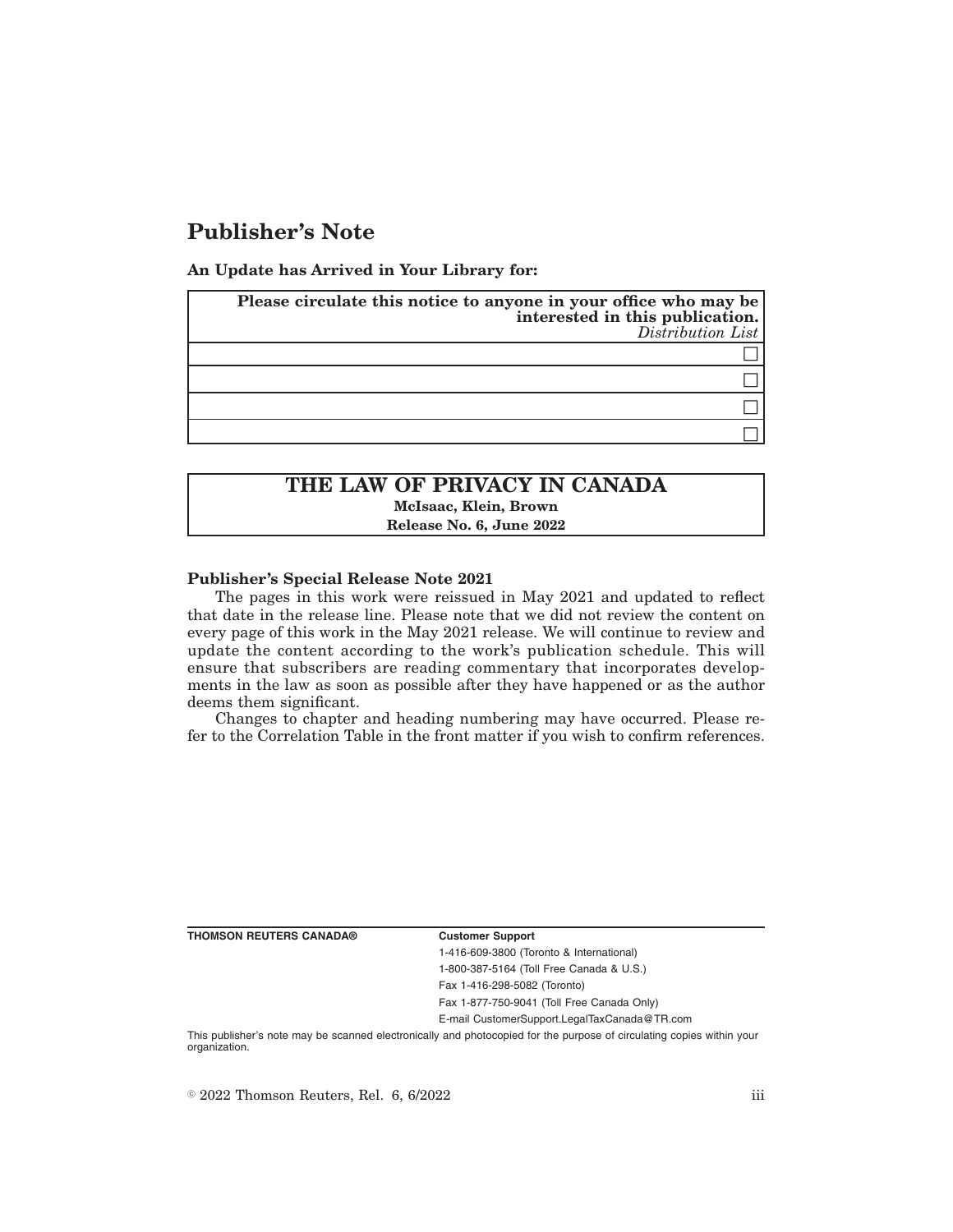"The Law of Privacy in Canada" is a comprehensive and thorough treatment of the regulation of the collection and use of personal information in Canada. It is the only publication that includes everything lawyers and business professionals need to know about privacy from privacy protection to tackling issues such as public surveillance to the *Personal Information Protection and Electronics Documents Act* (PIPEDA). While the work focuses primarily on the domestic regulatory scene, the factors that have made privacy such a salient topic have also mandated the inclusion of similar developments in the regulation of the collection and use of personal information in the European Union and in the United States. Important areas of coverage include Technology and Privacy: Challenges and Solutions; Privacy Protection Under the Criminal Law; Privacy Protection in the Civil Context; Workplace Privacy; Health Privacy; Public Sector Regulation; Private Sector Regulation; and International Privacy Issues.

This release contains updates to the procedural summary appendix.

### **Highlights**

- E **Summary of Procedures for Accessing Government Information under the Federal** *Privacy Act* **and for Appealing Relevant Government Decisions —** The purpose of the federal *Privacy Act* (R.S.C. 1985, c. P-21) ("*PA*") is to protect the privacy of all individuals present in Canada, irrespective of their citizenship status, with respect to their personal information held by a government institution and to provide individuals with a right of access to, and correction of, that information.
- **Summary of Procedures for Accessing Information and Protecting Personal Information under the Federal** *Personal Information Protection and Electronic Documents Act* **and for Appealing Organizations' Relevant Decisions —** The purpose of the federal *Personal Information Protection and Electronic Documents Act* (S.C. 2000, c. 5) ("*PIPEDA*") is to establish rules to govern the collection, use and disclosure of individuals' personal information in the private sector which strike a balance between the individuals' right to privacy and the need of organizations to collect, use and disclose personal information for reasonable purposes.
- E **Summary of Procedures for Accessing Government Information under the British Columbia** *Freedom of Information and Protection of Privacy Act* **and for Appealing Relevant Government Decisions —** The purposes of the British Columbia *Freedom of Information and Protection of Privacy Act* (R.S.B.C. 1996, c. 165) ("*FIPPA*") are to make public bodies more accountable to the public and to protect personal privacy by, among other things, (a) giving the public a right of access to records, (b) giving individuals a right of access to, and a right to request correction of, their personal information held by public bodies, and (c) preventing the unauthorized collection, use or disclosure of personal information by public bodies.

### **ProView Developments**

Your ProView edition of this product now has a new, modified layout: